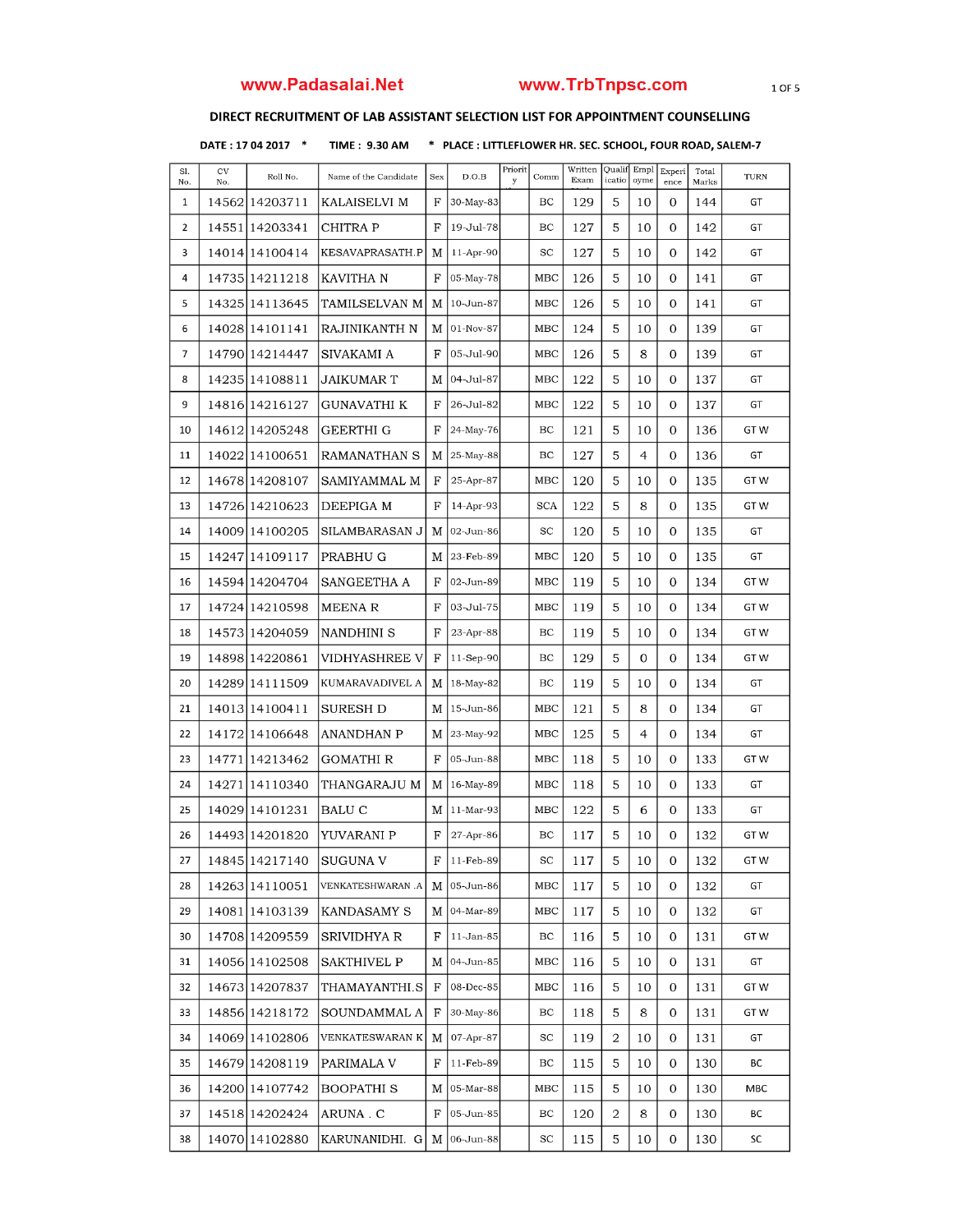DATE: 17 04 2017 \* TIME: 9.30 AM \* PLACE: LITTLEFLOWER HR. SEC. SCHOOL, FOUR ROAD, SALEM-7

| SI.<br>No. | <b>CV</b><br>No. | Roll No.       | Name of the Candidate | Sex | D.O.B       | Priorit<br>y | Comm       | Written<br>Exam | Qualif<br>icatio | Empl<br>oyme   | Experi<br>ence | Total<br>Marks | <b>TURN</b>   |
|------------|------------------|----------------|-----------------------|-----|-------------|--------------|------------|-----------------|------------------|----------------|----------------|----------------|---------------|
| 39         |                  | 14563 14203726 | <b>VIJAYA S</b>       | F   | 05-Jun-88   |              | <b>MBC</b> | 117             | 5                | 8              | $\overline{O}$ | 130            | <b>MBC</b>    |
| 40         |                  | 1434314114732  | <b>SIVAKUMAR M</b>    | M   | 07-Apr-86   |              | BC         | 115             | 5                | 10             | $\overline{O}$ | 130            | BC            |
| 41         |                  | 14396 14118292 | <b>KAMARAJ P</b>      | M   | 10-Oct-78   |              | <b>MBC</b> | 115             | 5                | 10             | $\Omega$       | 130            | <b>MBC</b>    |
| 42         |                  | 14509 14202191 | <b>VEMBUC</b>         | F   | 07-Mar-78   |              | BC         | 115             | 5                | 10             | $\overline{0}$ | 130            | GTW           |
| 43         |                  | 14186 14107193 | RAKKIYANNAN N         | M   | 12-Jan-90   |              | <b>SC</b>  | 114             | 5                | 10             | $\overline{O}$ | 129            | SC            |
| 44         |                  | 14481 14201585 | <b>GOMATHIM</b>       | F   | 13-Oct-79   |              | <b>MBC</b> | 114             | 5                | 10             | $\Omega$       | 129            | MBC W         |
| 45         |                  | 14557 14203563 | SANGEETHA N           | F   | 02-Jun-76   |              | BC         | 118             | 5                | 6              | $\overline{O}$ | 129            | BC            |
| 46         |                  | 14225 14108331 | <b>BALAMURUGAN A</b>  | M   | 25-Jun-87   |              | <b>MBC</b> | 114             | 5                | 10             | $\overline{O}$ | 129            | <b>MBC</b>    |
| 47         |                  | 14651 14206892 | <b>RUBINI R</b>       | F   | 20-Apr-87   |              | <b>MBC</b> | 114             | 5                | 10             | $\overline{O}$ | 129            | MBC W         |
| 48         |                  | 14284 14111319 | <b>KARTHIKEYAN G</b>  | M   | 04-Jun-83   |              | BC         | 114             | 5                | 10             | $\overline{O}$ | 129            | BC            |
| 49         |                  | 14823 14216512 | RAJINI PRIYA R        | F   | 10-Jun-77   |              | BC         | 114             | 5                | 10             | $\overline{O}$ | 129            | BC            |
| 50         |                  | 14308 14112581 | <b>KATHIRVEL P</b>    | M   | 16-Apr-88   |              | <b>MBC</b> | 114             | 5                | 10             | $\overline{O}$ | 129            | <b>MBC</b>    |
| 51         |                  | 14146 14105629 | <b>ANNADURAI C</b>    | M   | 19-May-88   |              | <b>MBC</b> | 114             | 5                | 10             | $\overline{O}$ | 129            | <b>MBC</b>    |
| 52         |                  | 14209 14107848 | <b>KARTHIK P</b>      | M   | 20-Jun-88   |              | <b>MBC</b> | 114             | 5                | 10             | $\overline{O}$ | 129            | <b>MBC</b>    |
| 53         |                  | 14549 14203240 | <b>ASHAM</b>          | F   | 08-Jan-88   |              | <b>SC</b>  | 113             | 5                | 10             | $\overline{O}$ | 128            | SCW           |
| 54         |                  | 14046 14102063 | PONNUSAMY A           | M   | 05-May-76   |              | <b>SCA</b> | 113             | 5                | 10             | $\overline{O}$ | 128            | <b>SCA</b>    |
| 55         |                  | 14079 14103041 | <b>KALANITHI V</b>    | M   | 14-Jun-83   |              | <b>SC</b>  | 113             | 5                | 10             | $\overline{O}$ | 128            | SC            |
| 56         |                  | 14018 14100526 | BALASUBRAMANIAM.K     |     | M 04-Jun-88 |              | <b>SC</b>  | 113             | 5                | 10             | $\overline{O}$ | 128            | SC            |
| 57         |                  | 14813 14215805 | THILAGAVATHI R        | F.  | 10-Sep-84   |              | <b>MBC</b> | 113             | 片                | 10             | $\Omega$       | 128            | MBC W         |
| 58         |                  | 14259 14109906 | SHIAM SUNDAR D        |     | M 27-Oct-80 |              | BC         | 113             | 5                | 10             | $\overline{O}$ | 128            | BC            |
| 59         |                  | 14794 14214605 | SELVAPRIYA .S         | F   | 09-May-85   |              | <b>MBC</b> | 113             | 5                | 10             | $\overline{O}$ | 128            | MBC W         |
| 60         |                  | 14380 14117096 | <b>MANIA</b>          | M   | 01-Dec-75   |              | <b>MBC</b> | 113             | 5                | 10             | $\overline{O}$ | 128            | <b>MBC</b>    |
| 61         |                  | 14670 14207732 | <b>KAVITHA A</b>      | F   | 23-May-87   |              | MBC        | 113             | 5                | 10             | $\Omega$       | 128            | MBC W         |
| 62         |                  | 14035 14101783 | PRAKASAM K            | M   | 14-May-90   |              | <b>MBC</b> | 115             | 5                | 8              | $\overline{0}$ | 128            | <b>MBC</b>    |
| 63         |                  | 14581 14204275 | <b>LEELAVATHIM</b>    | F   | 16-Jul-88   |              | <b>MBC</b> | 113             | 5                | 10             | $\overline{O}$ | 128            | MBC W         |
| 64         |                  | 14339 14114570 | PARTHASARATHI K       | M   | 02-Nov-90   |              | <b>MBC</b> | 115             | 5                | 8              | $\overline{O}$ | 128            | <b>MBC</b>    |
| 65         |                  | 14502 14202054 | PARIMALA A            | F   | 14-Jul-94   |              | <b>MBC</b> | 119             | 5                | $\overline{4}$ | $\overline{O}$ | 128            | MBC W         |
| 66         |                  | 14516 14202350 | <b>RENUKAP</b>        | F   | 25-Jul-90   |              | SC         | 112             | 5                | 10             | $\Omega$       | 127            | SC W          |
| 67         |                  | 14023 14100698 | <b>NAGARAJAN S</b>    | M   | 15-Jun-77   |              | BC         | 112             | 5                | 10             | $\overline{0}$ | 127            | BC            |
| 68         |                  | 14815 14215957 | <b>VANITHA S</b>      | F   | 11-Mar-85   |              | BC         | 112             | 5                | 10             | $\Omega$       | 127            | BC            |
| 69         |                  | 14249 14109257 | <b>VEERASAMY R</b>    |     | M 24-May-83 |              | <b>SC</b>  | 112             | 5                | 10             | $\overline{O}$ | 127            | $\mathsf{SC}$ |
| 70         |                  | 14290 14111534 | PURUSOTHAMAN M        |     | M 03-Jun-89 |              | <b>SC</b>  | 112             | 5                | 10             | $\overline{O}$ | 127            | SC            |
| 71         |                  | 14118 14104487 | YAVANARAJ R           |     | M 24-Jun-85 |              | BC         | 110             | 5                | 10             | $\overline{2}$ | 127            | BC            |
| 72         |                  | 14590 14204495 | <b>MEENAK</b>         | F   | 10-Jun-77   |              | BC         | 112             | 5                | 10             | $\overline{O}$ | 127            | BC            |
| 73         |                  | 14818 14216362 | <b>GEETHARANI V</b>   | F   | 05-Jun-81   |              | BC         | 112             | 5                | 10             | $\overline{O}$ | 127            | BC            |
| 74         |                  | 14873 14219357 | <b>BABY LATHA Y</b>   | F   | 16-Dec-87   |              | BC         | 122             | 5                | $\overline{O}$ | $\overline{O}$ | 127            | BC            |
| 75         |                  | 14004 14100069 | <b>BOOBATHI A</b>     |     | M 20-May-75 |              | <b>MBC</b> | 112             | 5                | 10             | $\overline{O}$ | 127            | <b>MBC</b>    |
| 76         |                  | 14201 14107751 | CHANDRASEKAR A        |     | M 27-Jun-80 |              | MBC        | 112             | 5                | 10             | $\mathcal{O}$  | 127            | <b>MBC</b>    |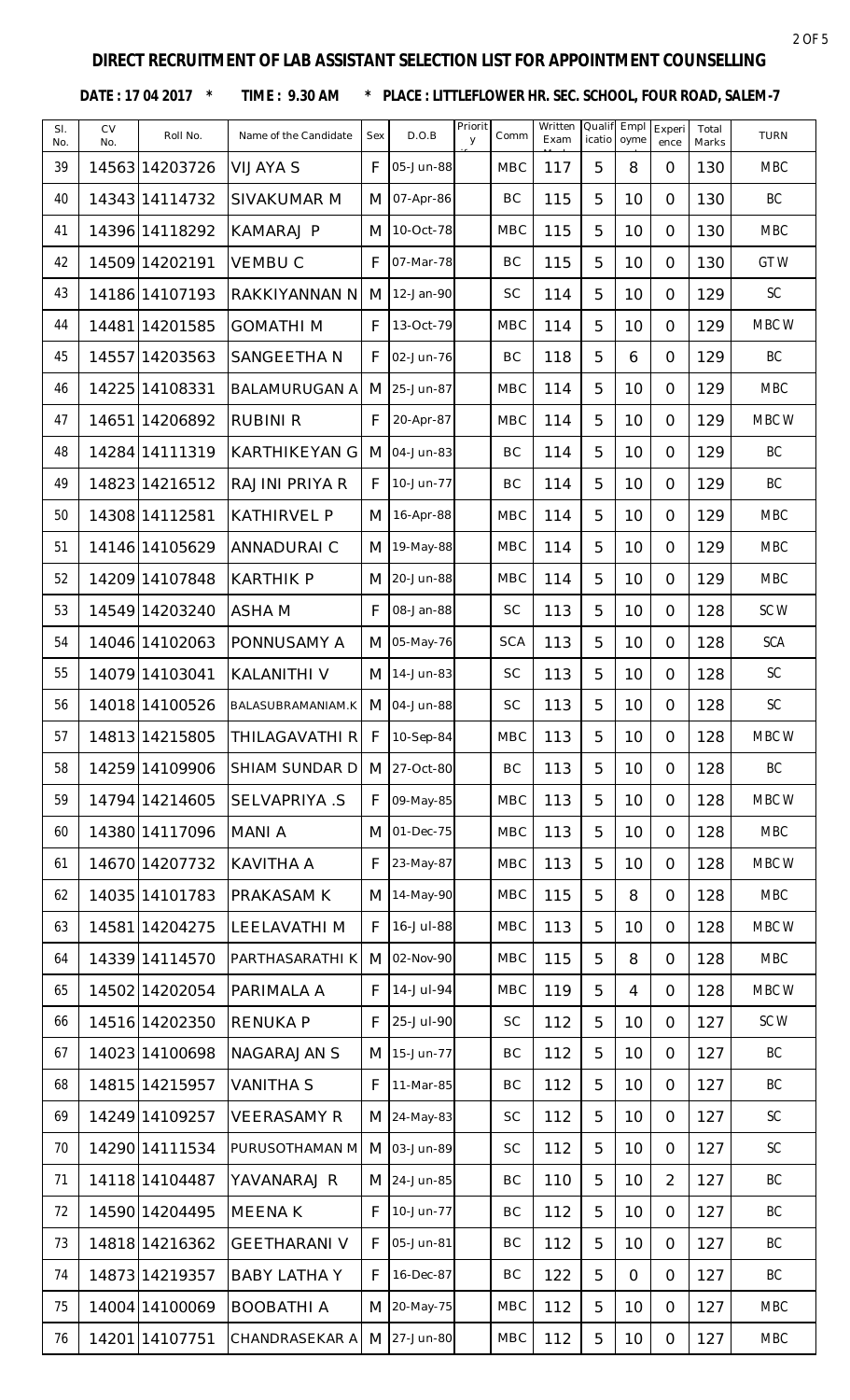DATE: 17 04 2017 \* TIME: 9.30 AM \* PLACE: LITTLEFLOWER HR. SEC. SCHOOL, FOUR ROAD, SALEM-7

| SI.<br>No. | <b>CV</b><br>No. | Roll No.        | Name of the Candidate           | Sex | D.O.B              | Priorit<br>y | Comm       | Written<br>Exam | Qualif<br>icatio | Empl<br>oyme    | Experi<br>ence | Total<br>Marks | <b>TURN</b>   |
|------------|------------------|-----------------|---------------------------------|-----|--------------------|--------------|------------|-----------------|------------------|-----------------|----------------|----------------|---------------|
| 77         |                  | 14159 14106161  | <b>PRABUR</b>                   | M   | 04-Jun-84          |              | <b>MBC</b> | 112             | 5                | 10              | $\Omega$       | 127            | <b>MBC</b>    |
| 78         |                  | 14710 1420 9724 | KALAISELVI.P                    | F   | 15-Apr-84          |              | <b>MBC</b> | 122             | 5                | $\overline{O}$  | $\overline{O}$ | 127            | MBC W         |
| 79         |                  | 14588 14204389  | <b>KAVITHA M</b>                | F   | 25-May-90          |              | <b>MBC</b> | 112             | 5                | 10              | $\overline{O}$ | 127            | MBC W         |
| 80         |                  | 14227 14108489  | <b>VENKATESAN M</b>             | M   | 13-Jun-85          |              | <b>MBC</b> | 112             | 5                | 10              | $\Omega$       | 127            | <b>MBC</b>    |
| 81         |                  | 14615 14205355  | JAYA K                          | F   | 17-May-77          |              | BC         | 111             | 5                | 10              | $\Omega$       | 126            | BC W          |
| 82         |                  | 14849 14217767  | PUSHPARANI S                    | F   | 30-May-78          |              | BC         | 111             | 5                | 10              | $\overline{O}$ | 126            | BC W          |
| 83         |                  | 14779 14213932  | PADMAVATHI K                    | F   | 22-Dec-81          |              | BC         | 111             | 5                | 10              | $\overline{O}$ | 126            | BC W          |
| 84         |                  | 14866 14219188  | <b>KAVITHAT</b>                 | F   | 01-Apr-82          |              | BC         | 111             | 5                | 10              | $\overline{O}$ | 126            | BC W          |
| 85         |                  | 14701 14209155  | <b>USHARANI</b><br>$\mathsf{C}$ | F   | 07-May-81          |              | BC         | 111             | 5                | 10              | $\overline{O}$ | 126            | BC W          |
| 86         |                  | 14720 14210273  | <b>SARANYA S</b>                | F   | 04-May-86          |              | BC         | 121             | 5                | $\overline{O}$  | $\Omega$       | 126            | BC W          |
| 87         |                  | 14584 14204338  | VIJAYAPRIYA G                   | F   | 25-Sep-86          |              | BC         | 113             | 5                | 8               | $\overline{O}$ | 126            | BC W          |
| 88         |                  | 14033 14101414  | <b>ANGUSAMY A</b>               |     | M 28-Feb-85        |              | <b>SC</b>  | 111             | 5                | 10              | $\overline{O}$ | 126            | SC            |
| 89         |                  | 14162 14106243  | MANOJKUMAR . M                  | M   | 08-Jul-87          |              | <b>SC</b>  | 111             | 5                | 10              | $\overline{O}$ | 126            | SC            |
| 90         |                  | 14354 14115623  | <b>MARIMUTHU S</b>              | M   | 25-Jun-86          |              | BC         | 111             | 5                | 10              | $\overline{O}$ | 126            | BC            |
| 91         |                  | 14067 14102740  | SHANMUGAVEL<br>S                | M   | 02-May-90          |              | <b>SC</b>  | 111             | 5                | 10              | $\Omega$       | 126            | SC            |
| 92         |                  | 14015 14100509  | <b>GOPINATH G</b>               | M   | 14-Jun-87          |              | BC         | 113             | 5                | 8               | $\overline{O}$ | 126            | BC            |
| 93         |                  | 14690 14208505  | MURUGESWARI T                   | F   | 11-Mar-72          |              | BC         | 111             | 5                | 10              | $\overline{O}$ | 126            | BC            |
| 94         |                  | 14691 14208555  | <b>MONISHA R</b>                | F   | 04-Jun-88          |              | BC         | 110             | 5                | 10              | $\overline{O}$ | 125            | BC W          |
| 95         |                  | 14211 14107950  | MAYAKRISHNAN.T M 21-May-84      |     |                    |              | BC         | 110             | 片                | 10 <sup>°</sup> | $\overline{O}$ | 125            | BC            |
| 96         |                  | 14461 14200798  | <b>GOWRI P</b>                  | F   | 15-Jun-75          |              | BC         | 109             | 5                | 10              | $\overline{O}$ | 124            | BC W          |
| 97         |                  | 14716 14209840  | <b>KALPANA S</b>                | F   | 30-May-88          |              | BC         | 109             | 5                | 10              | $\Omega$       | 124            | BC W          |
| 98         |                  | 14087 14103515  | PALANIVELU V                    |     | M 27-Jun-74        |              | BC         | 109             | 5                | 10              | $\overline{O}$ | 124            | BC            |
| 99         |                  | 14156 14105996  | SIVAKUMAR.P.R                   | M   | 30-Apr-87          |              | <b>SC</b>  | 109             | 5                | 10              | $\Omega$       | 124            | SC            |
| 100        |                  | 14245 14109054  | <b>NIMAL K</b>                  | M   | 10-Apr-88          |              | SC         | 109             | 5                | 10              | $\overline{O}$ | 124            | SC            |
| 101        |                  | 14243 14108998  | <b>SELVAKUMAR G</b>             | M   | 19-Sep-87          |              | BC         | 109             | 5                | 10              | $\Omega$       | 124            | BC            |
| 102        |                  | 14362 14115793  | <b>GOKULAVASAN C</b>            | M   | 19-Jul-91          |              | BC         | 111             | 5                | 8               | $\overline{O}$ | 124            | BC            |
| 103        |                  | 14071 14102889  | <b>PRAKASH K</b>                |     | M 07-Mar-89        |              | <b>SC</b>  | 109             | 5                | 10              | $\overline{O}$ | 124            | $\mathsf{SC}$ |
| 104        |                  | 14704 14209372  | <b>SUMATHIM</b>                 | F   | 30-Jul-87          |              | <b>SC</b>  | 108             | 5                | 10              | $\overline{O}$ | 123            | SCW           |
| 105        |                  | 14649 14206831  | SATHYA C                        | F   | 10-Apr-89          |              | SC         | 108             | 5                | 10              | $\overline{O}$ | 123            | SC W          |
| 106        |                  | 14586 14204375  | NIRMALA T                       | F   | 21-Jun-72          |              | BC         | 108             | 5                | 10              | $\Omega$       | 123            | BC W          |
| 107        |                  | 14663 14207495  | UMA R                           | F   | 01-Jul-78          |              | BC         | 108             | 5                | 10              | $\Omega$       | 123            | BC W          |
| 108        |                  | 14921 14222532  | <b>DEVIT</b>                    | F   | 07-Jun-84          |              | <b>SCA</b> | 107             | 5                | 10              | $\Omega$       | 122            | SCA W         |
| 109        |                  | 14309 14112589  | <b>MURALI M</b>                 |     | M 28-May-81 H-Orth |              | <b>SCA</b> | 104             | 5                | 10              | $\Omega$       | 119            | <b>SCA PH</b> |
| 110        |                  | 14103 14103916  | <b>ABDULKUDDUS A</b>            | M   | 28-Jan-84          |              | <b>BCM</b> | 104             | 5                | 10              | $\overline{O}$ | 119            | <b>BCM</b>    |
| 111        |                  | 14567 14203777  | <b>ALMAS B</b>                  | F   | 01-Jul-91          |              | <b>BCM</b> | 104             | 5                | 10              | $\overline{O}$ | 119            | <b>BCM</b>    |
| 112        |                  | 14466 14201204  | <b>GEETHA.R</b>                 | F   | 06-Apr-77          |              | <b>SC</b>  | 105             | 5                | 8               | $\overline{O}$ | 118            | SC W          |
| 113        |                  | 14202 14107759  | <b>DEVADOSS M</b>               | M   | 12-Dec-82          |              | <b>SCA</b> | 105             | 5                | 8               | $\overline{O}$ | 118            | <b>SCA</b>    |
| 114        |                  | 14739 14211612  | <b>IMTHEYAS M</b>               | F   | 04-Feb-80          |              | <b>BCM</b> | 102             | 5                | 10              | $\overline{O}$ | 117            | <b>BCMW</b>   |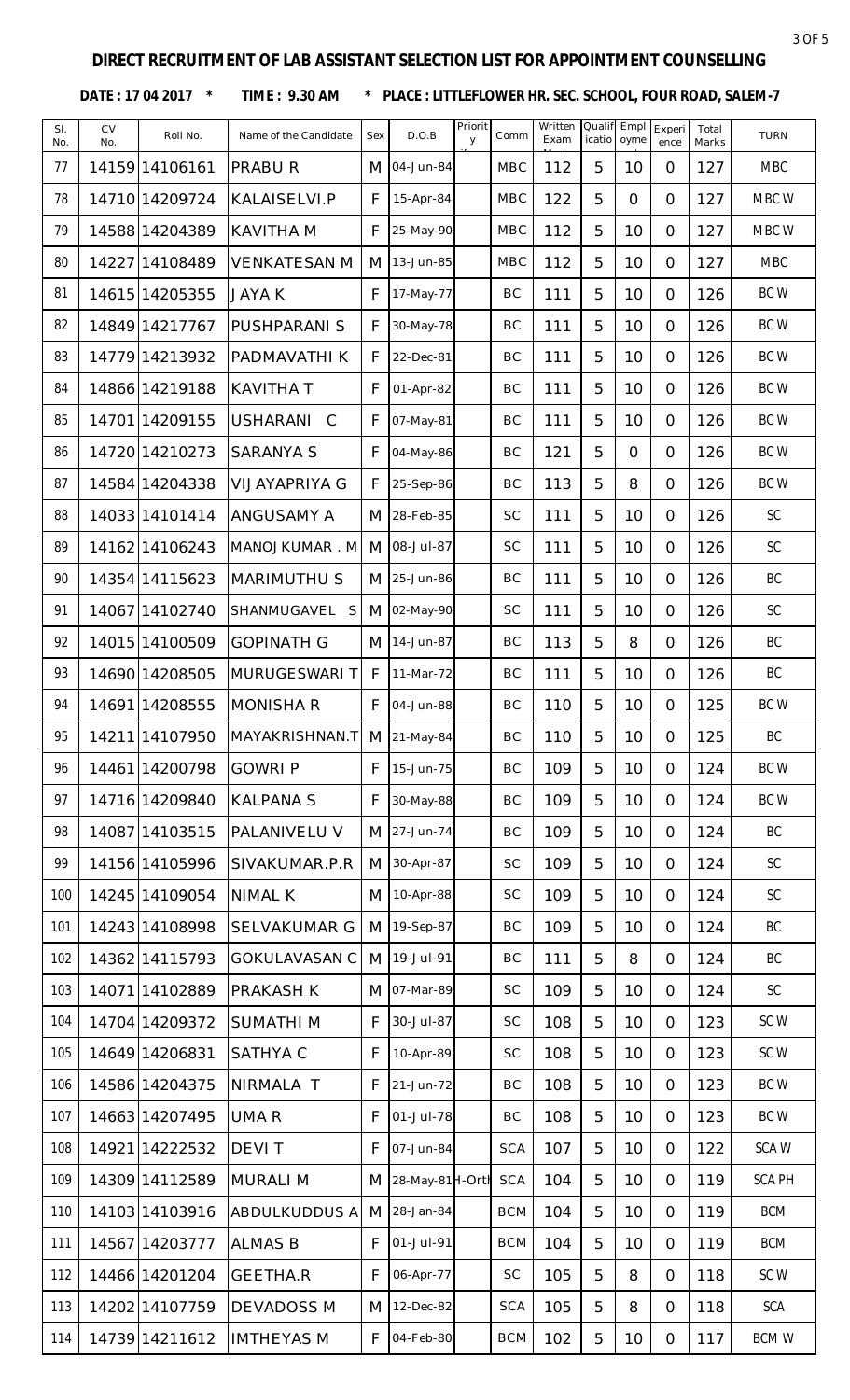DATE: 17 04 2017 \* TIME: 9.30 AM \* PLACE: LITTLEFLOWER HR. SEC. SCHOOL, FOUR ROAD, SALEM-7

| SI.<br>No. | CV<br>No. | Roll No.       | Name of the Candidate  | Sex | D.O.B            | Priorit<br>y | Comm       | Written<br>Exam | Qualif<br>icatio | Empl<br>oyme   | Experi<br>ence | Total<br>Marks | <b>TURN</b>     |
|------------|-----------|----------------|------------------------|-----|------------------|--------------|------------|-----------------|------------------|----------------|----------------|----------------|-----------------|
| 115        |           | 14843 14217115 | <b>SHIYAMALA J</b>     | F   | 30-Oct-79        |              | <b>SC</b>  | 112             | 5                | $\overline{O}$ | $\Omega$       | 117            | SCW             |
| 116        |           | 14762 14212475 | <b>SASIKALA N</b>      | F   | 23-Feb-80        |              | <b>SC</b>  | 102             | 5                | 10             | $\overline{O}$ | 117            | SCW             |
| 117        |           | 14376 14116728 | <b>BASKARAN C</b>      | M   | 11-May-88        |              | <b>ST</b>  | 101             | 5                | 10             | $\overline{O}$ | 116            | <b>ST</b>       |
| 118        |           | 14121 14104623 | <b>GUGAN C</b>         | M   | 20-May-84 H-Orth |              | <b>MBC</b> | 101             | 5                | 10             | $\Omega$       | 116            | MBC PH          |
| 119        |           | 14597 14204914 | <b>GIRIJA V</b>        | F   | 03-Jul-84        | <b>DW</b>    | BC         | 83              | 2                | 4              | $\overline{O}$ | 89             | <b>GT NP DW</b> |
| 120        |           | 14554 14203430 | SAROJA K               | F   | 01-May-81        | <b>DW</b>    | <b>MBC</b> | 76              | $\overline{2}$   | 10             | $\overline{O}$ | 88             | <b>GT NP DW</b> |
| 121        |           | 14447 14200392 | <b>VENNILA A</b>       | F   | 15-May-87        | IC           | <b>ST</b>  | 70              | 5                | 10             | $\overline{O}$ | 85             | ST PR T         |
| 122        |           | 14061 14102633 | <b>MUTHUSAMY M J</b>   | M   | 25-Apr-73        | EX           | BC         | 75              | 5                | 4              | $\overline{O}$ | 84             | <b>GT NP EX</b> |
| 123        |           | 14755 14212329 | <b>SUMATHY J</b>       | F   | 16-Aug-82        | <b>DW</b>    | BC         | 66              | 5                | 8              | $\overline{O}$ | 79             | <b>GT PR</b>    |
| 124        |           | 14531 14202874 | <b>KALAI SELVI R</b>   | F   | 07-Jun-88        | <b>DW</b>    | <b>MBC</b> | 64              | 5                | 10             | $\overline{O}$ | 79             | <b>GT PR</b>    |
| 125        |           | 1472714210645  | <b>VIJAYA S</b>        | F   | 16-Apr-82        | IC           | <b>SCA</b> | 63              | 5                | 10             | $\overline{O}$ | 78             | <b>SCA DW</b>   |
| 126        |           | 14826 14216562 | <b>MENAKA DEVI K</b>   | F   | 21-Jun-77        | <b>DW</b>    | BC         | 62              | 5                | 10             | $\overline{O}$ | 77             | <b>GT PR</b>    |
| 127        | 14930     |                | 14100493 ARULRAJ A     | M   | 25-May-76        | EX           | BC         | 65              | 5                | 6              | $\overline{O}$ | 76             | <b>BC NP EX</b> |
| 128        |           | 14456 14200652 | MOHANAPRIYA K          | F   | 22-May-81        | <b>DW</b>    | BC         | 66              | $\overline{2}$   | 8              | $\Omega$       | 76             | <b>GT PR</b>    |
| 129        |           | 14129 14104926 | <b>BOOPATHY P</b>      | M   | 26-May-68        | EX           | BC         | 61              | 5                | 10             | $\overline{O}$ | 76             | <b>GT NP EX</b> |
| 130        |           | 14178 14106712 | <b>GOVINDARAJ</b><br>К |     | M 20-May-71      | EX           | BC         | 71              | 5                | $\overline{O}$ | $\overline{O}$ | 76             | <b>GT NP EX</b> |
| 131        |           | 14722 14210407 | PALANIAMMAL P          | F   | 02-May-81        | <b>DW</b>    | <b>MBC</b> | 67              | $\overline{2}$   | 6              | $\overline{O}$ | 75             | <b>GT PR</b>    |
| 132        |           | 14914 14221838 | UNNAMALAI M            | F   | 26-Apr-86        | <b>DW</b>    | <b>MBC</b> | 60              | 5                | 10             | $\overline{O}$ | 75             | <b>GT PR</b>    |
| 133        |           | 14436 14200053 | SARASWATHI T           | F   | 10-Jun-92        | <b>DW</b>    | <b>MBC</b> | 65              | $\overline{2}$   | 8              | $\Omega$       | 75             | <b>GT PR</b>    |
| 134        |           | 14409 14119689 | JAYAKUMAR S            | M   | 31-Dec-70        | EX           | BC         | 66              | 5                | 4              | $\Omega$       | 75             | <b>BC NP EX</b> |
| 135        |           | 14036 14101817 | RAJAGANAPATHY S        | M   | 29-Sep-83        | IC           | <b>SCA</b> | 63              | $\overline{2}$   | 10             | $\Omega$       | 75             | <b>SCA PR</b>   |
| 136        |           | 14031 14101369 | <b>KUMAR S</b>         | M   | 15-May-75        | EX           | <b>MBC</b> | 68              | 3                | $\overline{2}$ | $\overline{O}$ | 73             | MBC NP EX       |
| 137        |           | 14517 14202378 | <b>PRIYA R</b>         | F   | 06-Feb-91        | <b>DW</b>    | <b>MBC</b> | 58              | 5                | 10             | $\overline{O}$ | 73             | <b>GT PR</b>    |
| 138        |           | 14640 14206605 | PALANIAMMAL R          | F   | 21-May-78        | <b>DW</b>    | <b>MBC</b> | 65              | $\overline{2}$   | $\overline{4}$ | $\Omega$       | 71             | <b>GT PR</b>    |
| 139        |           | 14871 14219302 | <b>SHANTHI R</b>       | F   | 27-May-79        | <b>DW</b>    | <b>MBC</b> | 68              | $\overline{2}$   | $\overline{O}$ | $\overline{O}$ | 70             | MBC NP DW       |
| 140        |           | 14899 14220960 | <b>KAVITHA R</b>       | F   | 17-Mar-79        | <b>DW</b>    | <b>BC</b>  | 55              | 5                | 10             | $\overline{O}$ | 70             | BC NP DW        |
| 141        |           | 14867 14219196 | <b>SANTHIM</b>         | F   | 18-Jun-72        | <b>DW</b>    | <b>MBC</b> | 60              | $\overline{2}$   | 8              | $\overline{O}$ | 70             | GT PR           |
| 142        |           | 14731 14211045 | <b>GEETHAD</b>         | F   | 15-Jun-76        | <b>DW</b>    | <b>SC</b>  | 55              | 5                | 10             | $\overline{O}$ | 70             | <b>GT PR</b>    |
| 143        |           | 14575 14204081 | <b>SATHIYA C</b>       | F   | 05-May-86        | <b>DW</b>    | <b>MBC</b> | 59              | $\overline{2}$   | 8              | $\overline{O}$ | 69             | MBC NP DW       |
| 144        |           | 14458 14200681 | SANGETHA P             | F   | 15-May-86        | <b>DW</b>    | MBC        | 66              | $\overline{2}$   | $\overline{O}$ | $\Omega$       | 68             | MBC PR          |
| 145        |           | 14524 14202638 | <b>SATHIYA M</b>       | F   | 01-Sep-86        | <b>DW</b>    | <b>MBC</b> | 63              | 5                | $\overline{O}$ | $\overline{O}$ | 68             | MBC PR          |
| 146        |           | 14630 14206144 | KEERTHINATHIYA A       | F   | 15-Jun-85        | <b>DW</b>    | <b>SC</b>  | 62              | 5                | $\overline{O}$ | $\overline{O}$ | 67             | SC NP DW        |
| 147        |           | 14689 14208417 | <b>NOORJAHAN A</b>     | F   | 03-May-88        | IC           | <b>BCM</b> | 55              | $\overline{2}$   | 10             | $\overline{O}$ | 67             | <b>BCM PR</b>   |
| 148        |           | 14441 14200133 | <b>KARPAGAM N</b>      | F   | 02-Mar-86        | <b>DW</b>    | <b>SC</b>  | 51              | 5                | 10             | $\overline{O}$ | 66             | SC PR           |
| 149        |           | 14445 14200261 | <b>MAHESWARI M T</b>   | F   | 15-Jul-75        | <b>DW</b>    | BC         | 53              | 5                | 8              | $\overline{O}$ | 66             | BC NP DW        |
| 150        |           | 14672 14207808 | <b>USHA S</b>          | F   | 18-Jul-66        | <b>DW</b>    | <b>BC</b>  | 52              | 5                | 8              | $\overline{O}$ | 65             | <b>BC PR</b>    |
| 151        |           | 14541 14203017 | KULANDAITHERES S       | F   | 06-Jan-79        | <b>DW</b>    | <b>BC</b>  | 52              | 5                | 8              | $\overline{O}$ | 65             | <b>BC PR</b>    |
| 152        |           | 14686 14208344 | <b>SHAMEENA K</b>      | F   | 20-Jun-90        | IC           | <b>BCM</b> | 54              | 5                | 6              | $\overline{O}$ | 65             | <b>BCM PR</b>   |